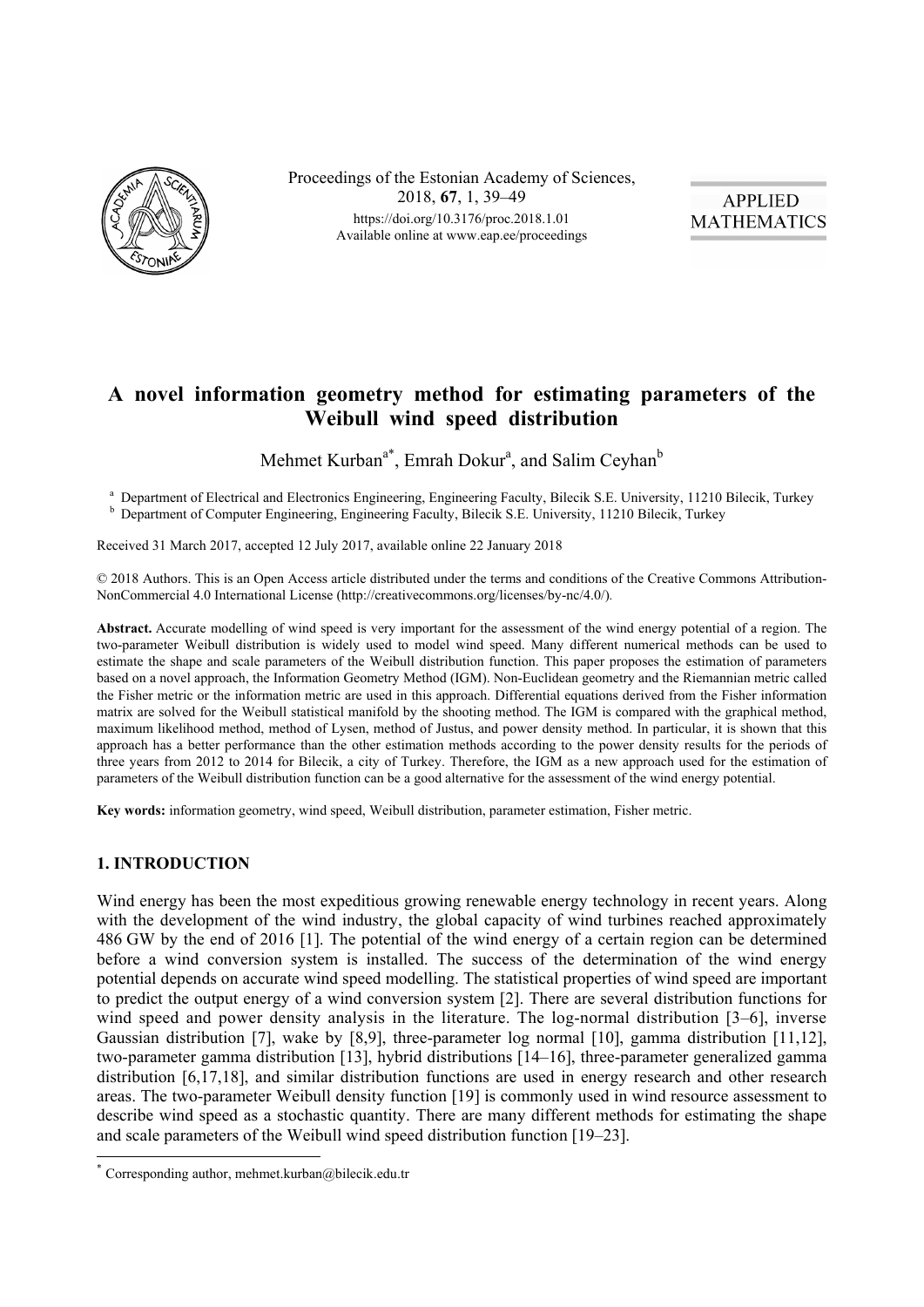This paper proposes a novel method based on information geometry for estimating the two-parameter Weibull distribution function. The information geometry method (IGM) is compared with other parameter estimation methods using 2012–2014 wind speed data for Bilecik, a city of Turkey. The paper is structured as follows. Material and methods are presented in Section 2. Section 3 describes basic concepts of information geometry, the Fisher information matrix, the IGM technique, and the Weibull statistical manifold. In Section 4, the IGM and the results of estimation methods are presented for the calculation of Weibull parameters. Comparisons of the results are presented and the superiority of the IGM is emphasized in Section 5.

## **2. THE WEIBULL DISTRIBUTION**

The two-parameter Weibull distribution is one of the most commonly used statistical approaches in the modelling of wind speed data. The Weibull distribution function is given by Eq. (1) [24**–**29]:

$$
f(v) = \frac{k}{c} \left(\frac{v}{c}\right)^{k-1} e^{-\left(\frac{v}{c}\right)^k},\tag{1}
$$

where  $f(v)$  is the frequency or probability of the occurrence of a wind speed,  $c$  is the Weibull scale parameter, and *k* is the Weibull shape parameter [30].

The cumulative Weibull distribution function  $F(v)$  gives the probability of the wind speed exceeding the value  $v$ . It is expressed by Eq.  $(2)$  [31,32]:

$$
F(v) = 1 - e^{-\left(\frac{v}{c}\right)^k}.
$$
 (2)

The wind power is commonly found by the following equation:

$$
P = \frac{1}{2}\rho A v^3,\tag{3}
$$

where  $\rho$  (kg/m<sup>3</sup>) is the air density and *A* (m<sup>2</sup>) is the swept area.

The mean power density for the Weibull distribution is given by Eq. (4) [33,34]:

$$
P_{\rm w} = \frac{1}{2} \rho \int_{0}^{\infty} v^3 f(v) dv = \frac{1}{2} \rho c^3 \Gamma \left( 1 + \frac{3}{k} \right),\tag{4}
$$

where  $\Gamma$  is the gamma function. At sea level and at 15 °C, the density of the air is approximately  $\rho_0 = 1.225 \text{ kg/m}^3$ . The corrected air density in reference to the height of the sea level  $(H_m)$  and other location information can be found according to Eq. (5) [35]:

$$
\rho = \rho_0 - 1.194 \cdot 10^{-4} H_{\rm m}.\tag{5}
$$

In this paper, by applying Eq. (5) the air density  $\rho = 1.1235 \text{ kg/m}^3$  was calculated for Bilecik.

#### **3. METHODS FOR ESTIMATING WEIBULL PARAMETERS**

There are several methods for estimating the shape and scale parameters of the Weibull distribution function in the literature. In this paper, analysis of wind energy potential is performed using the graphical method (GM), maximum likelihood method (MLM), method of Justus (MJ), method of Lysen (ML), power density method (PDM), and a novel method based on Information Geometry (IGM).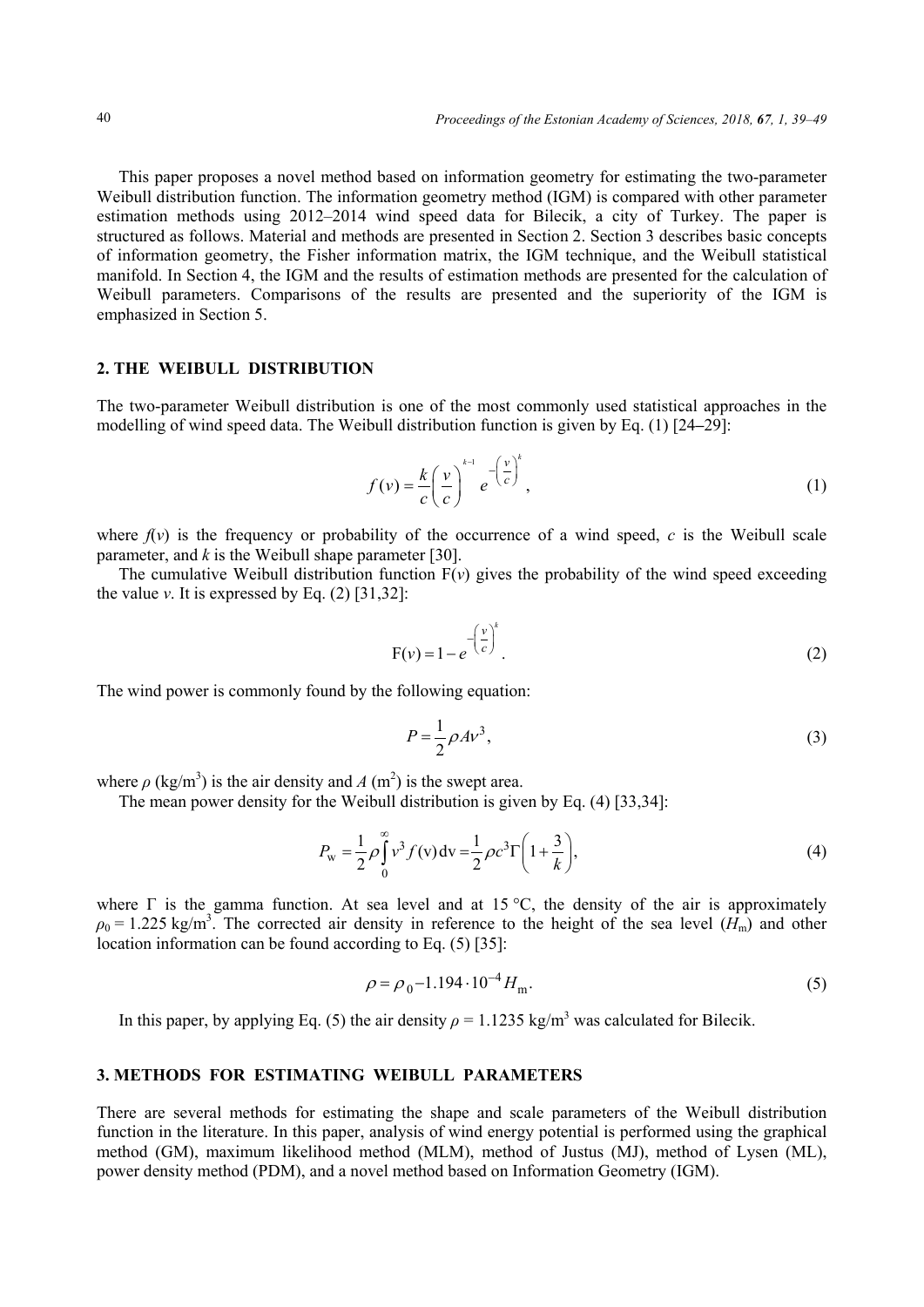## **3.1. Graphical method**

The cumulative distribution function is used in the GM. Wind speed data are interpolated based on the least square regression [36]. In this method, both sides of the equation of the cumulative probability density function are obtained with Eq. (6) by twice taking the natural logarithm.

$$
\ln[-\ln[1 - F(v)]] = k \ln v - k \ln c. \tag{6}
$$

A plot of  $\ln[-\ln[1-F(v)]$  versus the  $\ln v$  graph presents a straight line with a slope of *k*. The application of the graphical method requires that the wind speed data be in the cumulative distribution format.

## **3.2. Maximum likelihood method**

The MLM is proposed in [19]. This method requires large-scale numerical iterations. The shape (*k*) and the scale parameter  $(c)$  are calculated by Eqs  $(7)$  and  $(8)$ , respectively.

$$
k = \left[\frac{\sum_{i=1}^{n} v_i^k \ln(v_i)}{\sum_{i=1}^{n} v_i^k} - \frac{\sum_{i=1}^{n} \ln(v_i)}{n}\right]^{-1},
$$
\n
$$
c = \left(\frac{1}{n} \sum_{i=1}^{n} (v_i)^k\right)^{1/k},
$$
\n(8)

where  $v_i$  is the  $i_{th}$  observed wind speed and *n* is the number of all observed non-zero wind speeds.

## **3.3. Empirical methods**

Emprical methods MJ and ML were proposed respectively by Justus et al. [20] and Lysen [22]. According MJ, the shape  $(k)$  and scale  $(c)$  parameters are calculated respectively by Eqs  $(9)$  and  $(10)$  [36].

$$
k = \left(\frac{\sigma}{\overline{v}}\right)^{-1.086},\tag{9}
$$

$$
c = \frac{\overline{v}}{\Gamma(1+1/k)},\tag{10}
$$

where  $\sigma$  is the standard deviation of wind speed (m/s),  $\overline{v}$  is the mean wind speed (m/s), and  $\Gamma$  is gamma function. Lysen uses the same shape parameter (*k*) as is used in Eq. (9) in the MJ. In the ML, the scale parameter equation (11) is obtained as follows [22]:

$$
c = \overline{v} \left( 0.568 + \frac{0.433}{k} \right)^{\frac{1}{k}}.
$$
 (11)

### **3.4. Power density method**

Akdag and Dinler [21] suggest that the shape and scale parameters be estimated because this has a simpler formula.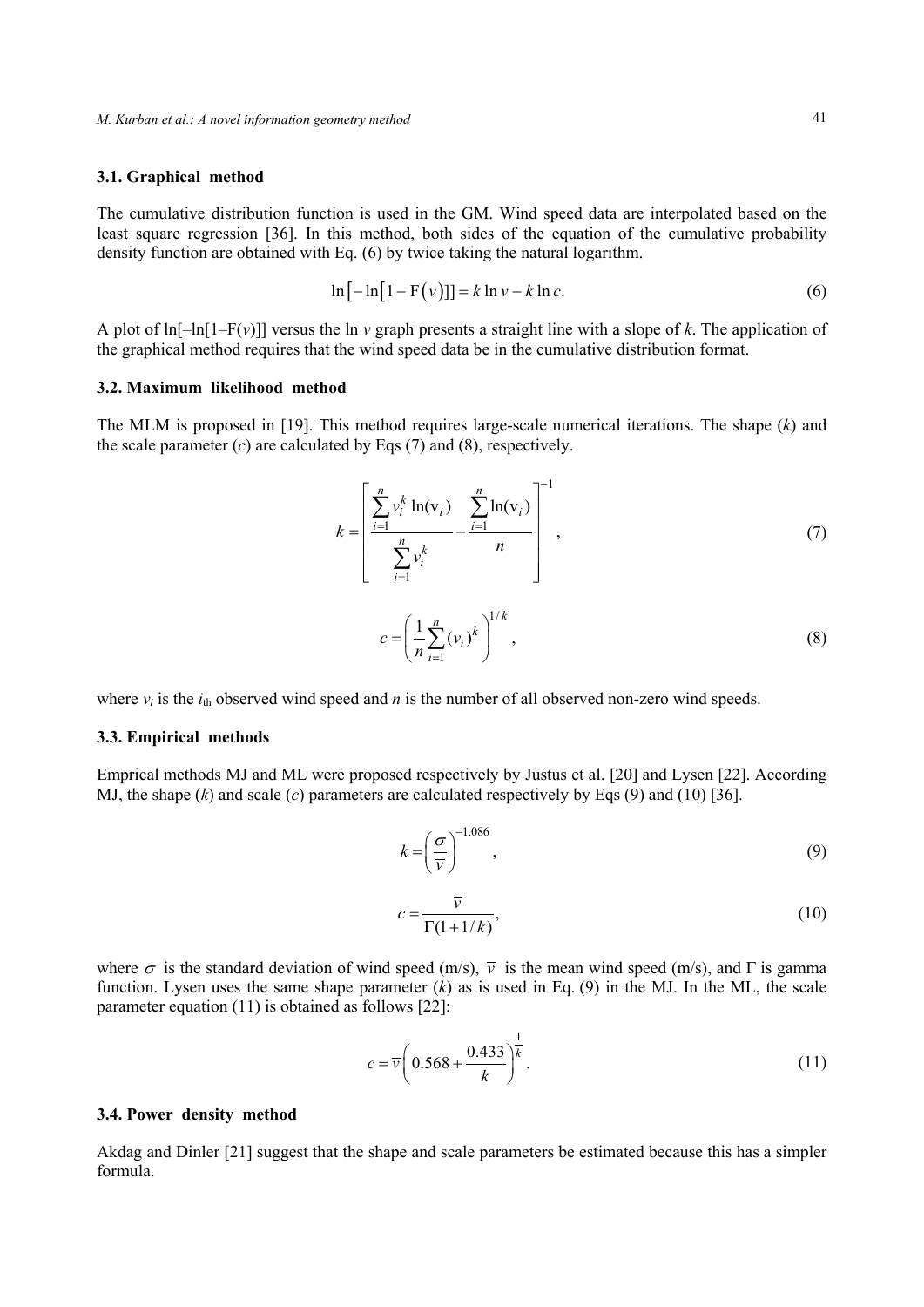By using Eqs (4) and (8) one obtains Eq. (12):

$$
\frac{\overline{V}^3}{(\overline{V})^3} = \frac{\Gamma(1+3/k)}{\Gamma(1+1/k)^3},
$$
\n(12)

where 3  $\overline{(\nabla)}^3$  $\frac{V^3}{\sqrt{2}}$  is the energy pattern factor (E<sub>pf</sub>). Weibull parameters can be estimated approximately by the

PDM, which is given by Eq. (13):

$$
k = 1 + \frac{3.69}{\left(\text{E}_{\text{pf}}\right)^2}.
$$
 (13)

#### **3.5. Information geometry method**

Information geometry's main idea is to apply methods and techniques of non-Euclidean geometry to stochastic process and probability theories. Information geometry indicates that the use of a Euclidian geometry technique is not absolutely correct. Galanis et al. [37] proposed a novel approach based on statistical and geometrical techniques, which is information geometry for wave height characteristics in the North Atlantic Ocean. They presented two scenarios that work for points in the same neighbourhood using geodesics. In this paper, the use of geodesics is examined in detail.

Families of probability distributions are described as manifolds on which geometrical things such as distances, Riemannian metrics, curvature, and affine connection can be presented. A family of probability distributions is recognized as an *n*-dimensional statistical manifold *S* [37].

$$
S = \{p_{\zeta} = p(v, \zeta) | \zeta = [\zeta_1, \zeta_2, ..., \zeta_n] \in \Xi \}.
$$
\n(14)

The geometrical model in a statistical manifold is defined by the Fisher information matrix, which at point  $\zeta$  is an  $n \times n$  matrix  $G(\zeta) = [g_{ii}(\zeta)]$  defined by [38–40]

$$
g_{ij}(\zeta) = E_{v|\zeta} [\partial_i \ell(v;\zeta) \partial_j \ell(v;\zeta)] = \int \partial_i \ell(v;\zeta) \partial_j \ell(v;\zeta) p(v;\zeta) dv, \qquad i, j = 1, 2, ..., n. \tag{15}
$$

Here  $\ell$  is the log-likelihood function, which is given by Eq. (16):

$$
\ell(v,\zeta) = \ell_{\zeta}(v) = \log[p(v,\zeta)],\tag{16}
$$

and Eq. (17) shows the expectation with respect to the distribution *p*:

$$
E_{x|\zeta}[f] = \int f(v)p(v,\zeta) dv.
$$
 (17)

The Fisher metric or the information metric is a Riemannian metric. These model properties are defined by the so-called Christoffel symbols  $(\Gamma^i_{ik})$  of the Levi-Civita connection with respect to the Fisher metric, which are defined by solving the following equation [41]:

$$
\sum_{i=1}^{2} g_{hi} \Gamma^i_{jk} = \Gamma_{jk,h}, \qquad (h=1,2), \qquad (18)
$$

where

$$
\Gamma_{jk,h}(\zeta) = E_{\zeta} \left[ \left( \partial_j \partial_k \ell_{\zeta} + \frac{1}{2} \partial_j \ell_{\zeta} \partial_k \ell_{\zeta} \right) \left( \partial_h \ell_{\zeta} \right) \right], \qquad i, j, h = 1, 2, ..., n.
$$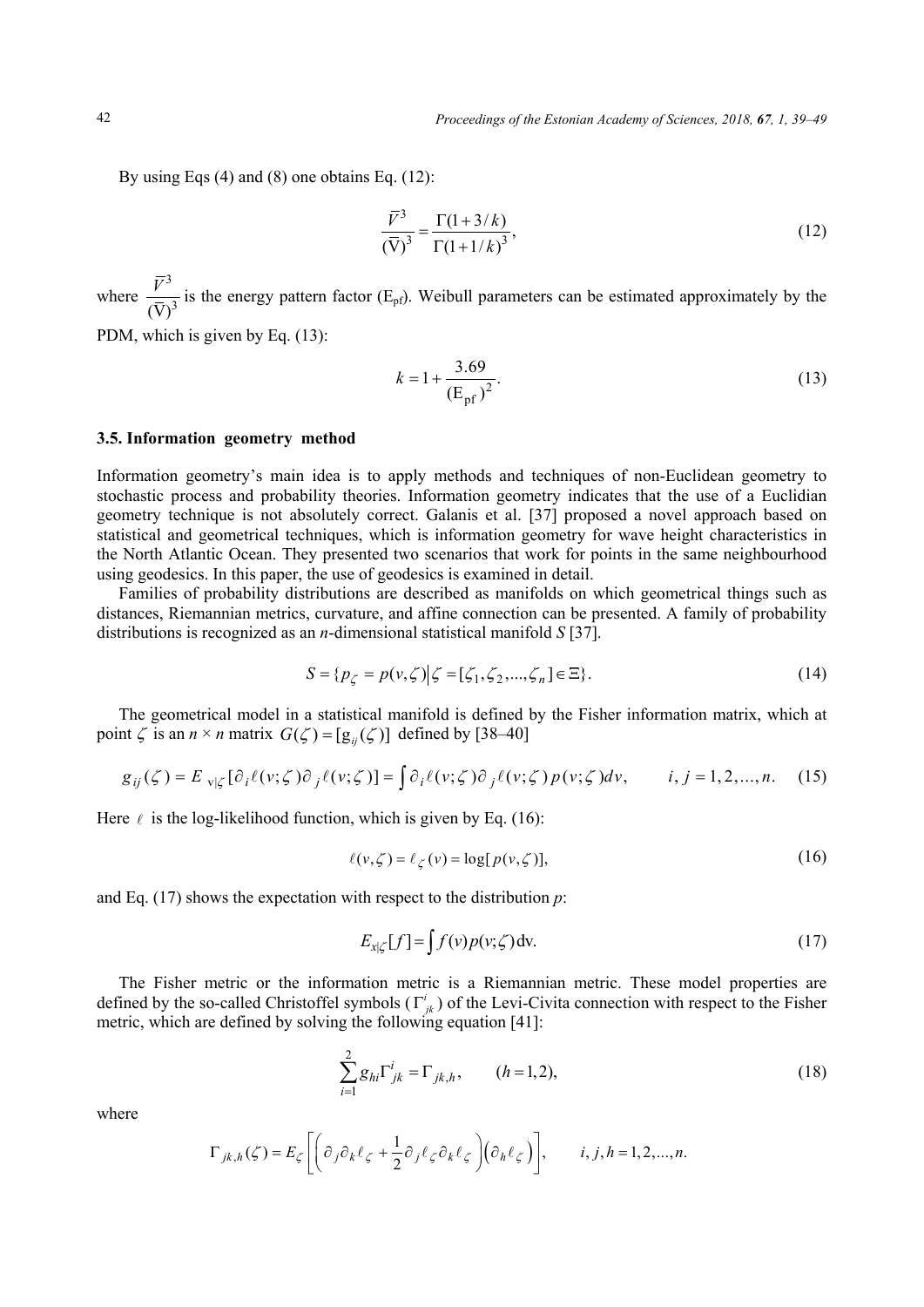#### *M. Kurban et al.: A novel information geometry method* 43

The minimum distance between two elements  $f_1$  and  $f_2$  of a statistical manifold *S* is defined by the corresponding geodesic *ω*, which is the minimum length curve that connects them [41]. Such a curve that satisfies the following system of second-order ordinary differential equations is given by

$$
\omega = (\omega_i) : \mathbb{R} \to S :
$$
  

$$
\omega_i^{\dagger}(\mathbf{t}) + \sum_{j,k=1}^n \Gamma_{jk}^i(\mathbf{t}) \omega_j^{\dagger}(\mathbf{t}) \omega_k^{\dagger}(\mathbf{t}) = 0 \qquad i = 1, 2, ..., n
$$
 (19)

under the conditions  $\omega(0) = f_1, \omega(1) = f_2$ .

In the literature, detailed information about and results of applying information geometry techniques can be found in Amari [38], Amari and Nagaoka [39], and Arwini and Dodson [40,42].

The Weibull distribution function is given by Eq. (1) in Section 2. The family of the two-parameter Weibull distributions can be considered as a 2-dimensional statistical manifold with  $\zeta = [k, c], \Xi = \{ [k, c]; k, c > 0 \}$ and  $\sum_{k=1}^{k-1}$ 

$$
p(\mathbf{v};\zeta) = \frac{k}{c} \left(\frac{\mathbf{v}}{c}\right)^{k-1} e^{-\left(\frac{\mathbf{v}}{c}\right)^k}.
$$
 (20)

The log-likelihood function becomes

$$
l(v,\zeta) = \log(p(v,\zeta)) = \log k - \log c + (k-1)(\log v - \log c) - \left(\frac{v}{c}\right)^k.
$$
 (21)

The Fisher information matrix can be calculated by Eq. (15) [38,39]:

$$
G(k,c) = \begin{bmatrix} k^2 c^2 & c(1-\gamma) \\ c(1-\gamma) & \frac{6(\gamma-1)^2 + \pi^2}{6k^2} \end{bmatrix},
$$
 (22)

where the Euler gamma is  $\gamma \approx 0.577215$ .

The Christoffel symbols of the Levi-Civita connection with respect to the Fisher metric, which are defined by solving Eq. (18), are given in Eq. (23):

$$
\Gamma_{11}^{1} = \frac{6\left(\gamma k - k - \frac{\pi^{2}}{6}\right)}{\pi^{2}c},
$$
\n
$$
\Gamma_{11}^{2} = \frac{-k^{3}}{\pi^{2}c^{2}},
$$
\n
$$
\Gamma_{21}^{1} = \Gamma_{12}^{1} = \frac{6\left(\gamma^{2} - 2\gamma + \frac{\pi^{2}}{6} + 1\right)}{\pi^{2}k},
$$
\n
$$
\Gamma_{21}^{2} = \Gamma_{12}^{2} = \frac{6k(1-\gamma)}{\pi^{2}c},
$$
\n
$$
\Gamma_{22}^{1} = -\frac{6(1-\gamma)c\left(\gamma^{2} - 2\gamma + \frac{\pi^{2}}{6} + 1\right)}{\pi^{2}k^{3}},
$$
\n
$$
\Gamma_{22}^{2} = -\frac{6\left(\gamma^{2} - 2\gamma + \frac{\pi^{2}}{6} + 1\right)}{\pi^{2}k^{3}}.
$$
\n(23)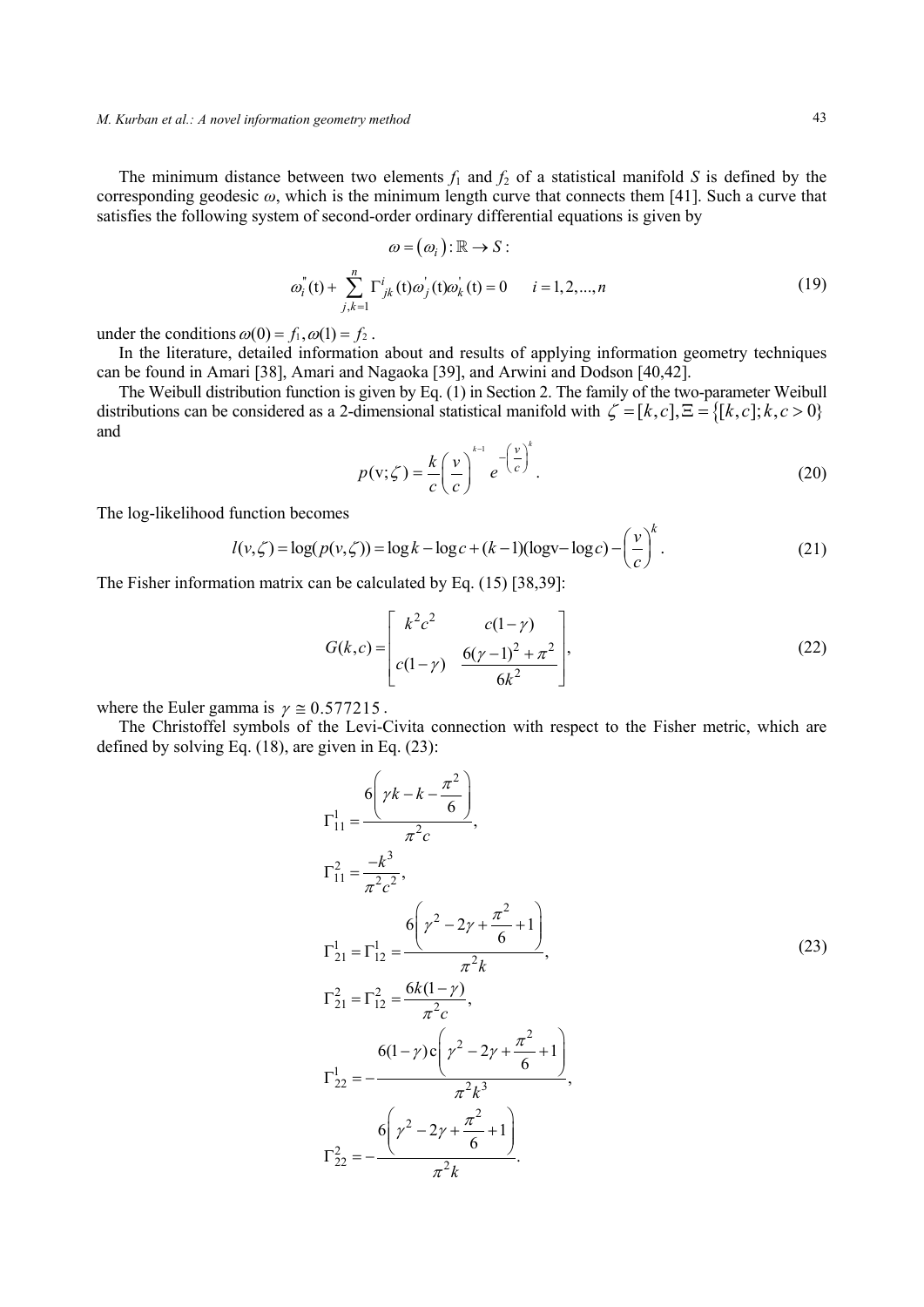So substitution of Eq. (23) into Eq. (19) yields

$$
\omega_1^{"}(t) + \frac{6\left(\gamma k - k - \frac{\pi^2}{6}\right)}{\pi^2 c} \left(\omega_1^{'}(t)\right)^2 + \frac{12\left(\gamma^2 - 2\gamma + \frac{\pi^2}{6} + 1\right)}{\pi^2 k} \omega_1^{'}(t)\omega_2^{'}(t) - \frac{6(1-\gamma)c\left(\gamma^2 - 2\gamma + \frac{\pi^2}{6} + 1\right)}{\pi^2 k^3} \left(\omega_2^{'}(t)\right)^2 = 0, \tag{24}
$$
\n
$$
\omega_2^{"}(t) - \frac{k^3}{\pi^2 c^2} \left(\omega_1^{'}(t)\right)^2 + \frac{12k(1-\gamma)}{\pi^2 c} \omega_1^{'}(t)\omega_2^{'}(t) - \frac{6\left(\gamma^2 - 2\gamma + \frac{\pi^2}{6} + 1\right)}{\pi^2 k} \left(\omega_2^{'}(t)\right)^2 = 0.
$$

The shape and scale parameters can be determined by Eq. (24), which can be solved numerically. NDSolve of Mathematica based on the shooting method is used for the solution. The boundary conditions of the differential equation system are chosen according to the values from applying other estimating parameter methods, namely GM and MLM, in the solution steps. Detailed information about the solution steps is explained with sample wind speed data in Section 4.

# **4. RESULTS AND DISCUSSION**

# **4.1. Site location and data collection at Bilecik in Turkey**

Bilecik is located 850 m above sea level in Turkey at 39°39'N, 30°40'E (Fig. 1). Hourly wind speed was recorded by the Turkish State Meteorological Service for the period of three years from January 2012 to December 2014. The wind speed was measured by a three-cup anemometer at a height of 10 m above a runway.

## **4.2. Case study and wind speed data**

In Table 1, some descriptive statistics such as maximum, mean, standard deviation, skewness, and kurtosis of the used wind speed data for the Bilecik station are presented. The coefficient of kurtosis, which measures the peakedness of a distribution, is very high for Bilecik.



**Fig. 1.** Location of the selected station, Bilecik City, in Turkey.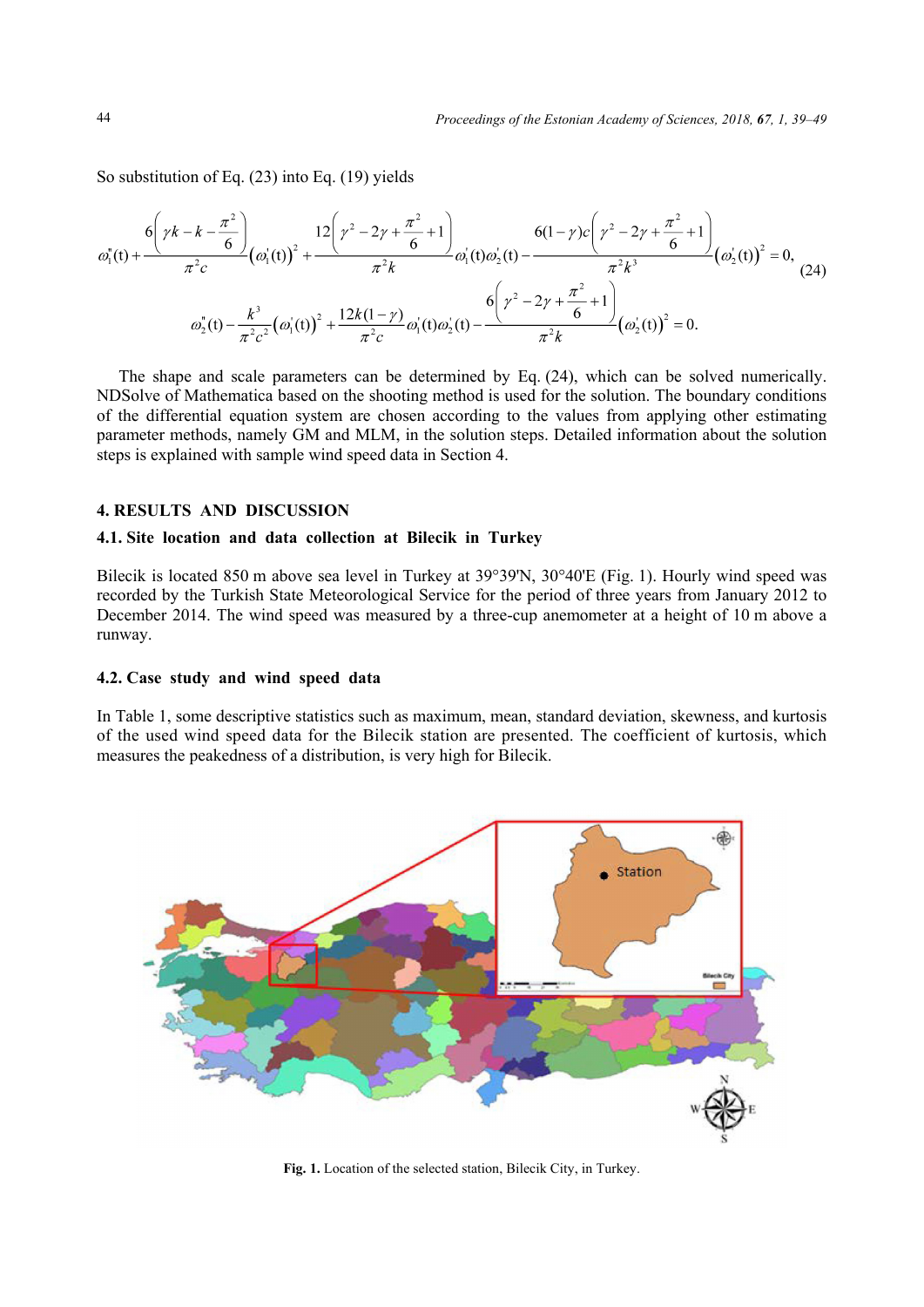|  |  | Table 1. Statistical values of wind speed data for Bilecik |
|--|--|------------------------------------------------------------|
|--|--|------------------------------------------------------------|

|       |               |        | Maximum $(m/s)$ Minimum $(m/s)$ Mean $(m/s)$ Standard deviation $(m/s)$ Skewness Kurtosis |        |        |
|-------|---------------|--------|-------------------------------------------------------------------------------------------|--------|--------|
| 12.00 | $0.2^{\circ}$ | 2.0318 | 1 1 3 0 6                                                                                 | 1 0800 | 4.2291 |

The probability and cumulative probability densities of the measured wind speed for Bilecik are shown in Fig. 2. These data give a very good insight into the properties of the wind speed in the selected region.

In this paper, six different methods – GM, MJ, ML, MLM, PDM, and a novel method, IGM – are used for the parameter estimation of the Weibull distribution. The shape and scale parameters were calculated by Eq. (24) in the IGM. The probability density function of the MLM has the shape parameter  $k = 1.9236$ and the scale parameter  $c = 2.3030$ , while for the relevant GM outputs,  $k = 2.3588$  and  $c = 2.6292$ . The minimum length curve that gives the distance between the two distributions is a two-dimensional curve,  $w = (w_1, w_2)$ , that can be obtained as the solution of the following differential system:

$$
\omega_1^{"}(t) - 0.648896(\omega_1^{'}(t))^{2} + 1.1527\omega_1^{'}(t)\omega_2^{'}(t) - 0.15166(\omega_2^{'}(t))^{2} = 0,
$$
\n
$$
\omega_2^{"}(t) - 0.135974(\omega_1^{'}(t))^{2} + 0.42936\omega_1^{'}(t)\omega_2^{'}(t) - 0.576349(\omega_2^{'}(t))^{2} = 0
$$
\n(25)

with 
$$
\omega(0) = \begin{bmatrix} k(0) \\ c(0) \end{bmatrix} = \begin{bmatrix} 1.9236 \\ 2.3030 \end{bmatrix}
$$
,  $\omega(1) = \begin{bmatrix} k(1) \\ c(1) \end{bmatrix} = \begin{bmatrix} 2.3588 \\ 2.6292 \end{bmatrix}$ , where  $\omega(t) = \begin{bmatrix} k(t) \\ c(t) \end{bmatrix}$ .

This nonlinear differential system is solved numerically based on the shooting method with NDSolve. The steps given in Fig. 3 are followed for the determination of the shape  $(k)$  and scale parameters  $(c)$  in the IGM. Firstly, the boundary conditions can be determined for Eq. (24) from the GM and MLM. Secondly, these equations are solved by some numerical methods such as the shooting method, which is used in this paper. Optimal points, which are *k*(0.42) and *c*(0.58) for the shape and scale parameters, are found from the geodesic curves for the Weibull statistical manifold. Optimal points are determined according to the golden ratio in this approach. The variations of the shape (*k*) and scale (*c*) parameters from January 2012 to December 2014 are shown in Fig. 4. Descriptive statistics of the wind power density were evaluated by using six different methods and the measured data (Table 2). All analyses for the six different methods were executed by using the Matrix Laboratory (MATLAB) programming language and the Mathematica platform.



**Fig. 2.** Probability and cumulative probability densities at 10 m height for the period of three years for Bilecik, Turkey.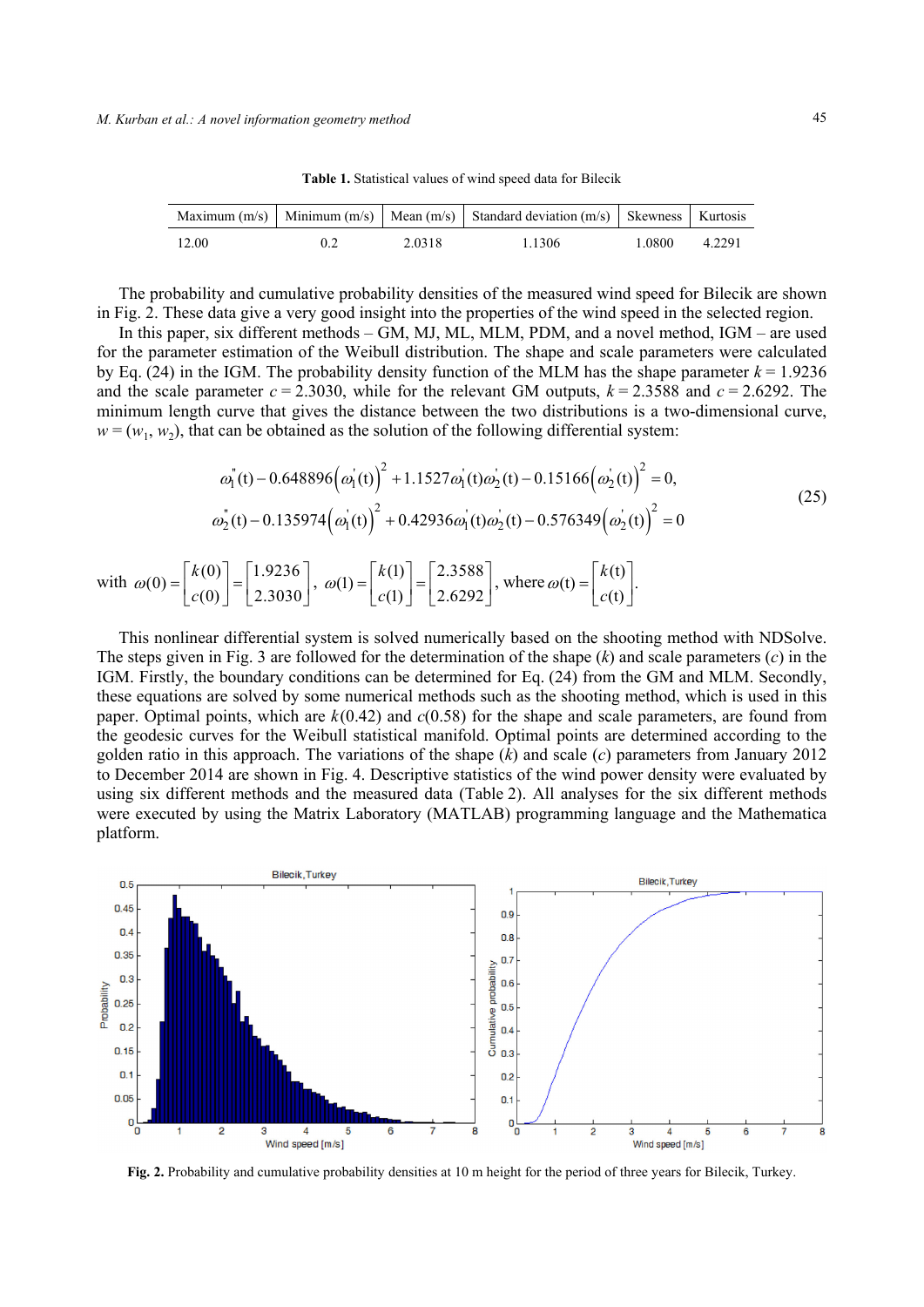

**Fig. 4.** Variations of the shape and scale parameters according to the Information Geometry Method from January 2012 to December 2014.

**Table 2.** Wind power density  $(W/m^2)$  and Weibull shape and scale parameters calculated by measured data and six different methods\*

|                 | Measured                 | GМ      | MJ     | ML     | MLM       | <b>PDM</b> | <b>IGM</b> |
|-----------------|--------------------------|---------|--------|--------|-----------|------------|------------|
| Mean            | 9.9654                   | 11 7144 | 9.5446 | 9.5635 | 9 5 1 9 5 | 99226      | 99624      |
| Shape parameter | -                        | 2.3588  | 1 8899 | 2.3588 | 19236     | 1 8249     | 2.17698    |
| Scale parameter | $\overline{\phantom{0}}$ | 2.6292  | 2.2893 | .8021  | 2.3030    | 2.2862     | 2.43745    |

\* See Section 3 for acronyms.

The IGM, which has 0.0301% error rate, performed better than the other methods for the period of three years in terms of mean power density (see Table 2). Although the IGM gave better results for a large data structure, its error rate, which has the Fisher Information Matrix structure, increased for monthly analysis compared with the PDM (Table 3). A wide variance of data and smaller number of samples cause a decrease in the accuracy of the model [43].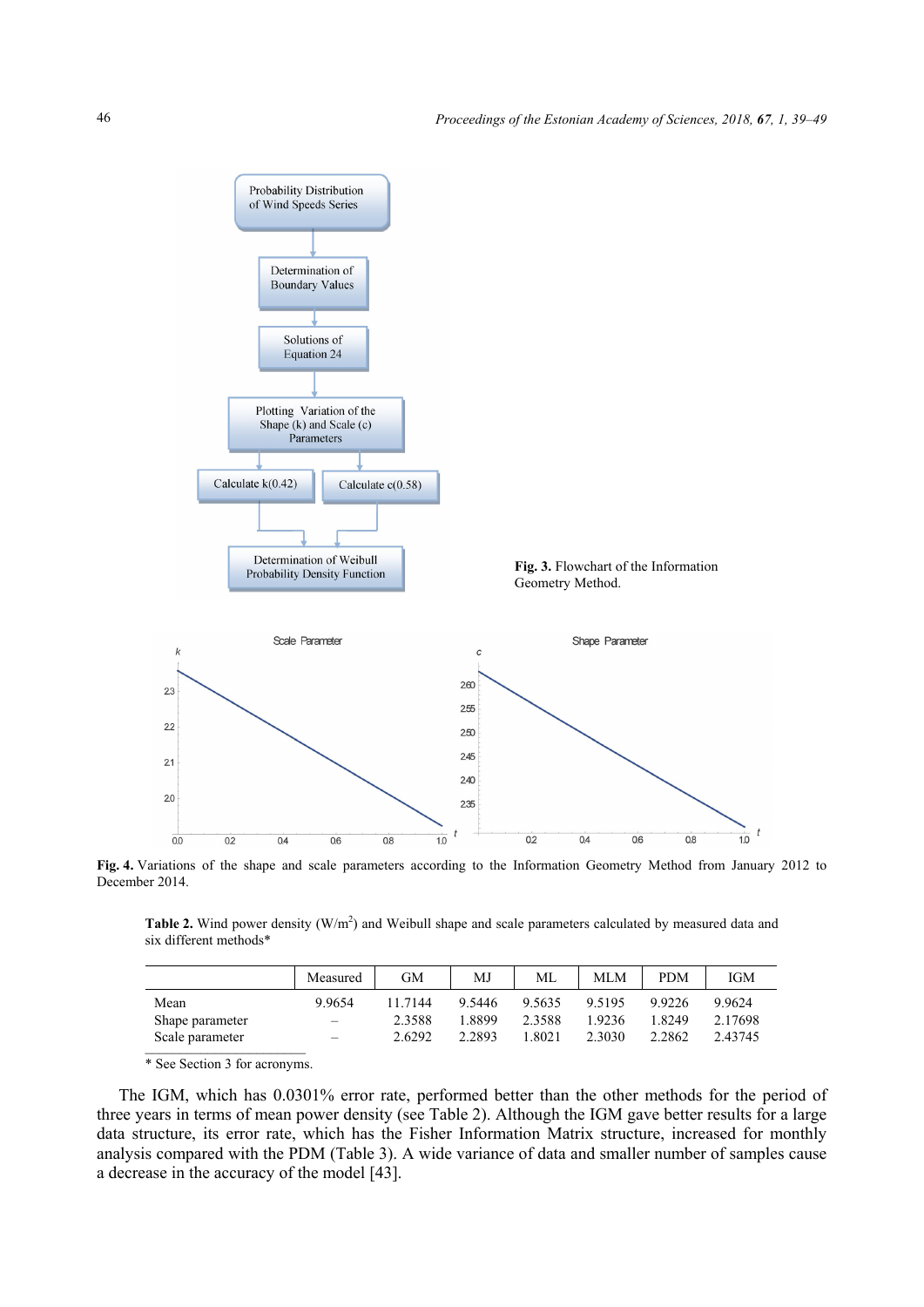| $\ddot{\cdot}$                 |
|--------------------------------|
|                                |
| J                              |
|                                |
|                                |
|                                |
|                                |
|                                |
| ׇׇ֠֕֡<br>i<br>I                |
| I                              |
| l                              |
|                                |
|                                |
|                                |
|                                |
|                                |
| .<br>.<br>.<br>$\frac{1}{2}$   |
|                                |
|                                |
|                                |
|                                |
|                                |
|                                |
|                                |
|                                |
|                                |
|                                |
|                                |
|                                |
|                                |
|                                |
|                                |
|                                |
|                                |
| .<br>.<br>.<br>.               |
| <br> <br>                      |
|                                |
|                                |
|                                |
|                                |
|                                |
|                                |
| j                              |
|                                |
|                                |
|                                |
|                                |
|                                |
|                                |
|                                |
|                                |
|                                |
| :                              |
|                                |
|                                |
|                                |
|                                |
|                                |
| homa / k \ om<br>,             |
|                                |
| ֦֓֓֓֓֓֓֓֓֓֓֓֡֓֓֡֓֡֓֡֓֓֓֡֓֡֓֓֡֓ |
| í<br>i<br>j                    |
|                                |
| l                              |
|                                |
|                                |
|                                |
| $\overline{a}$                 |
|                                |
|                                |
|                                |
|                                |
|                                |
|                                |
|                                |
|                                |
|                                |
|                                |
|                                |
|                                |
|                                |

| Months          |        | š      |               |               | Ξ                |                                |        | Ĕ      |                        |         | MIN    |               |        | NOG    |                              |         | IGM      |               |
|-----------------|--------|--------|---------------|---------------|------------------|--------------------------------|--------|--------|------------------------|---------|--------|---------------|--------|--------|------------------------------|---------|----------|---------------|
|                 |        |        | PDE<br>$(\%)$ |               |                  | PDE<br>$\mathcal{\mathcal{E}}$ | ≈      |        | ECG<br>$\mathcal{S}_0$ | ىي      |        | ECG<br>$(\%)$ |        |        | ECG<br>$\mathcal{C}_\bullet$ | ىيە     |          | ECG<br>$(\%)$ |
| Jan.            | 2.5285 | 2.5494 |               | 5.0955 2.0170 | 2.3199           | 4.2161                         | 2.0170 | 2.3212 | 4.0555                 | 2.0416  | 2.3318 | 3.9394        | 1.9436 | 2.3182 | 0.5610                       | 2.2405  | 2.4561   | 3.0647        |
| Feb.            | 2.1229 | 2.5590 | 4.5905        | 1.7538        | $\sim$<br>2.3822 | 4.3073                         | 1.7538 | 2.3840 | 4.09096                | 1.80696 | 2.4026 | 5.6550        | 1.6944 | 2.3770 | 0.1676                       | 1.93902 | 2.49255  | 3.2517        |
| March           | 1.9091 | 1.9861 | 0.8003        | 1.7649        | 1.8850           | 4.8983                         | 1.7649 | 1.8864 | 4.6852                 | 1.8088  | 1.8985 | 0.8019        | 1.6962 | 1.8804 | 0.1715                       | 1.85115 | 2.49255  | 1.1587        |
| Apr.            | 2.2203 | 2.5901 |               | 8.5976 1.8909 | 2.3225           | 7.9629                         | 1.8909 | 2.3240 | 7.7811                 | 1.96238 | 2.3351 | 5.9392        | 1.7625 | 2.3153 | 0.3139                       | 1.85115 | 1.94905  | 2.6863        |
| Nay             | 2.4264 | 2.4189 | 3.9150        | 1.8975        | 2.2602           | 3.3419                         | 1.8975 | 2.2623 | 3.1589                 | 1.9594  | 2.2743 | 3.467         | 1.8751 | 2.2589 | 0.5001                       | 2.2196  | 2.3315   | 7.8377        |
| Jun.            | 2.4292 | 2.6068 | 7.0947        | 1.9407        | 2.4699           | 3.3857                         | 1.9407 | 2.4714 | 3.2060                 | 1.9700  | 2.4834 | 7.0947        | 1.8880 | 2.4678 | 0.5149                       | 2.1548  | 2.5535   | 3.9350        |
| E.              | 2.4692 | 2.8731 | 9.3388        | 2.1801        | 2.8624           | 1.2911                         | 2.1801 | 2.8636 | 1.1650                 | 2.1941  | 2.8723 | 0.8172        | 2.1595 | 2.8624 | 0.4508                       | 2.3484  | 2.870965 | 6.2575        |
| Aug.            | 2.4736 | 2.8167 | 8.0013        | 2.0352        | 2.7246           | 2.0207                         | 2.0352 | 2.7261 | 1.8608                 | 2.0570  | 2.7372 | 1.7213        | 2.0052 | 2.7240 | 0.5766                       | 2.22448 | 2.78196  | 3.9769        |
| Sep.            | 2.1234 | 2.3312 | 1.8960        | 1.9924        | o<br>2.2729      | 3.1225                         | 1.9924 | 2.2742 | 2.9543                 | 2.0188  | 2.2847 | 2.9546        | 1.9422 | 2.2716 | 0.5601                       | 2.06246 | 2.31158  | 1.6429        |
| St.             | 2.5233 | 2.2118 | 14.988        | 2.0136        | 1.9554           | 5.1390                         | 2.0136 | 1.9565 | 4.9792                 | 2.0395  | 1.9658 | 4.8748        | 1.9227 | 1.9534 | 0.5470                       | 2.2360  | 2.1099   | 8.0470        |
| Nο <sub>v</sub> | 2.6741 | 2.0080 | 4.8683        | 2.1664        | 1.9258           | 2.4172                         | 2.1664 | 1.9267 | 2.2893                 | 2.1837  | 1.9341 | 1.7955        | 2.1205 | 1.9257 | 0.5045                       | 2.3708  | 1.9709   | 2.7960        |
| Dec.            | 2.3909 | 2.2465 |               | 2.6597 1.8960 | 2.0805           | 3.7288                         | 1.8960 | 2.0818 | 3.5397                 | 1.9318  | 2.0935 | 2.3971        | 1.8392 | 2.0781 | 0.4512                       | 2.1158  | 2.1803   | 1.2761        |
|                 |        |        |               |               |                  |                                |        |        |                        |         |        |               |        |        |                              |         |          |               |
|                 |        |        |               |               |                  |                                |        |        |                        |         |        |               |        |        |                              |         |          |               |

<sup>\*</sup> See Section 3 for acronyms.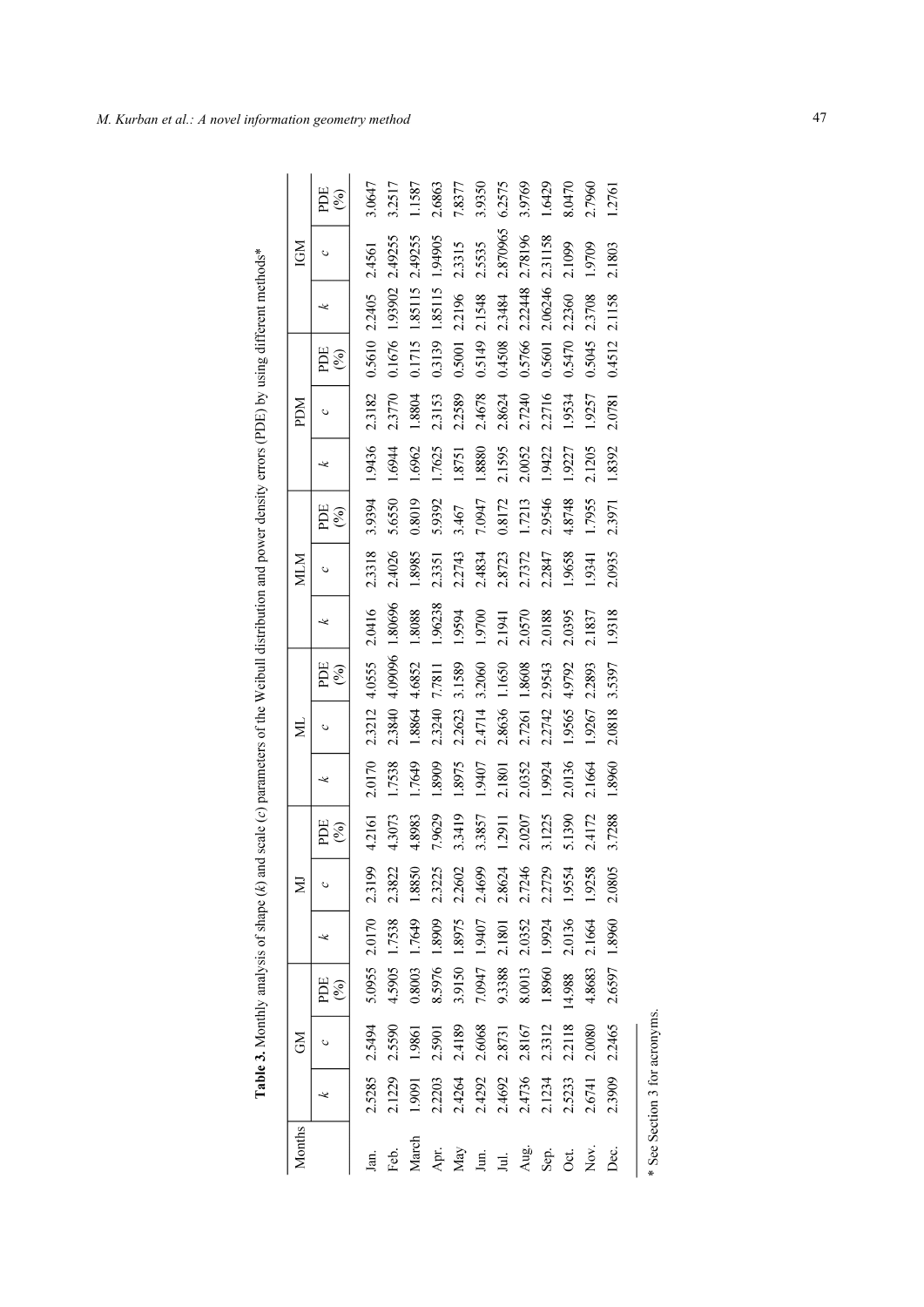#### **5. CONCLUSIONS**

Determination of the wind energy potential depends on accurate modelling of the wind speed. Statistical properties of the wind speed are important for the prediction of the energy output in a wind conversion system. The two-parameter Weibull distribution is widely used to model the variation of wind speed.

In this paper, a novel method, the IGM, is used for parameter estimation of the two-parameter Weibull distribution. This new method is compared with other methods (GM, MJ, ML, MLM, and PDM) widely used in the literature. From January 2012 to December 2014 the IGM, a new branch of mathematics, showed better results than the five different methods mentioned above. Based on monthly analysis in the same time period, the IGM was superior in performance compared to the GM, MJ, ML, and MLM, but compared to the PDM its error rate was higher due to the smaller number of data and higher variance. In the IGM, the annual error rate of 0.0301%, monthly best error rate of 1.1587%, and monthly worst error rate of 8.0470% were observed according to power density values. In order to establish a wind energy conversion system, it is important to determine the power values correctly.

As a result, this paper has added a new approach using information geometry, which is a non-Euclidian structure, by using the Fisher Information Matrix to the literature for parameter estimation of the twoparameter Weibull distribution.

#### **ACKNOWLEDGEMENT**

The publication costs of this article were partially covered by the Estonian Academy of Sciences.

#### **REFERENCES**

- 1. GWEC. Global Wind Energy Council. Global wind statistics 2016. <http://www.gwec.net> (accessed 2017-02-23).
- 2. Pishgar-Komleh, S. H., Keyhani, A., and Sefeedpari, P. Wind speed and power density analysis based on Weibull and Rayleigh distributions (a case study: Firouzkooh county of Iran). *Renew. Sust. Energ. Rev.*, 2015, **42**, 313–322.
- 3. Garcia, A., Torres, J. L., Prieto, E., and Francisco, A. D. Fitting wind speed distributions: a case study. *Sol. Energy*, 1998, **62**(2), 139–144.
- 4. Luna, R. E. and Church, H. W. Estimation of long-term concentrations using a universal wind speed distribution. *J. Appl. Meteorol.*, 1974, **13**, 910–916.
- 5. Justus, C. G., Hargraves, W. R., and Yalcin, A. Nationwide assessment of potential output from wind-powered generators. *J. Appl. Meteorol.*, 1976, **15**, 673–678.
- 6. Kiss, P. and Janosi, I. M. Comprehensive empirical analysis of ERA-40 surface wind speed distribution over Europe. *Energ. Convers. Manage.*, 2008, **49**, 2142–2151.
- 7. Bardsley, W. E. Note on the use of the inverse Gaussian distribution for wind energy applications. *J. Appl. Meteorol.*, 1980, **19**, 1126–1130.
- 8. Vogel, R. M., McMahon, T. A., and Chiew, F. H. S. Floodflow frequency model selection in Australia. *J. Hydrol.*, 1993, **146**, 421–449.
- 9. Guttman, N. B., Hosking, J. R. M., and Wallis, J. R. Regional precipitation quantile values for the continental United States computed from L-moments. *J. Clim.*, 1993, **6**, 2326–2340.
- 10. Stedinger, J. R. Fitting log normal distributions to hydrologic data. *Water Resour. Res.*, 1980, **16**, 481–490.
- 11. Mert, I. and Karakuş, C. A statistical analysis of wind speed data using Burr, generalized gamma, and Weibull distributions in Antakya, Turkey*. Turk. J. Elec. Eng. & Comp. Sci*., 2015, **23**, 1571–1586.
- 12. Sohoni, V., Gupta, S., and Nema, R. A comparative analysis of wind speed probability distributions for wind power assessment of four sites. *Turk. J. Elec. Eng. & Comp. Sci*., 2016, **24**, 4724–4735.
- 13. Morgan, E. C., Lackner, M., Vogel, R. M., and Baise, L. G. Probability distributions for offshore wind speeds. *Energ. Convers. Manage.*, 2011, **52**, 15–26.
- 14. Takle, E. S. and Brown, J. M. Note on the use of Weibull statistics to characterise wind-speed data. *J. Appl. Meteorol.*, 1978, **17**, 556–559.
- 15. Jaramillo, O. A. and Borja, M. A. Wind speed analysis in La Ventosa, Mexico: a bimodal probability distribution case. *Renew. Energ*., 2004, **29**, 1613–1630.
- 16. Rosen, K., Van Buskirk, R., and Garbesi, K. Wind energy potential of coastal Eritrea: an analysis of sparse wind data. *Sol. Energy*, 1999, **66**, 201–213.
- 17. Carta, J. A., Ramirez, P., and Velazquez, S. A review of wind speed probability distributions used in wind energy analysis case studies in the Canary Islands. *Renew. Sust. Energ. Rev.*, 2009, **13**, 933–955.
- 18. Auwera, V., Meyer, L. F., and Malet, L. M. The use of the Weibull three parameter model for estimating mean wind power densities. *J. Appl. Meteorol.*, 1980, **19**, 819–825.
- 19. Stevens, M. J. and Smulders, P. T. The estimation of the parameters of the Weibull wind speed distribution for wind energy utilization purposes. *Wind Eng*., 1979, **3**, 132–145.